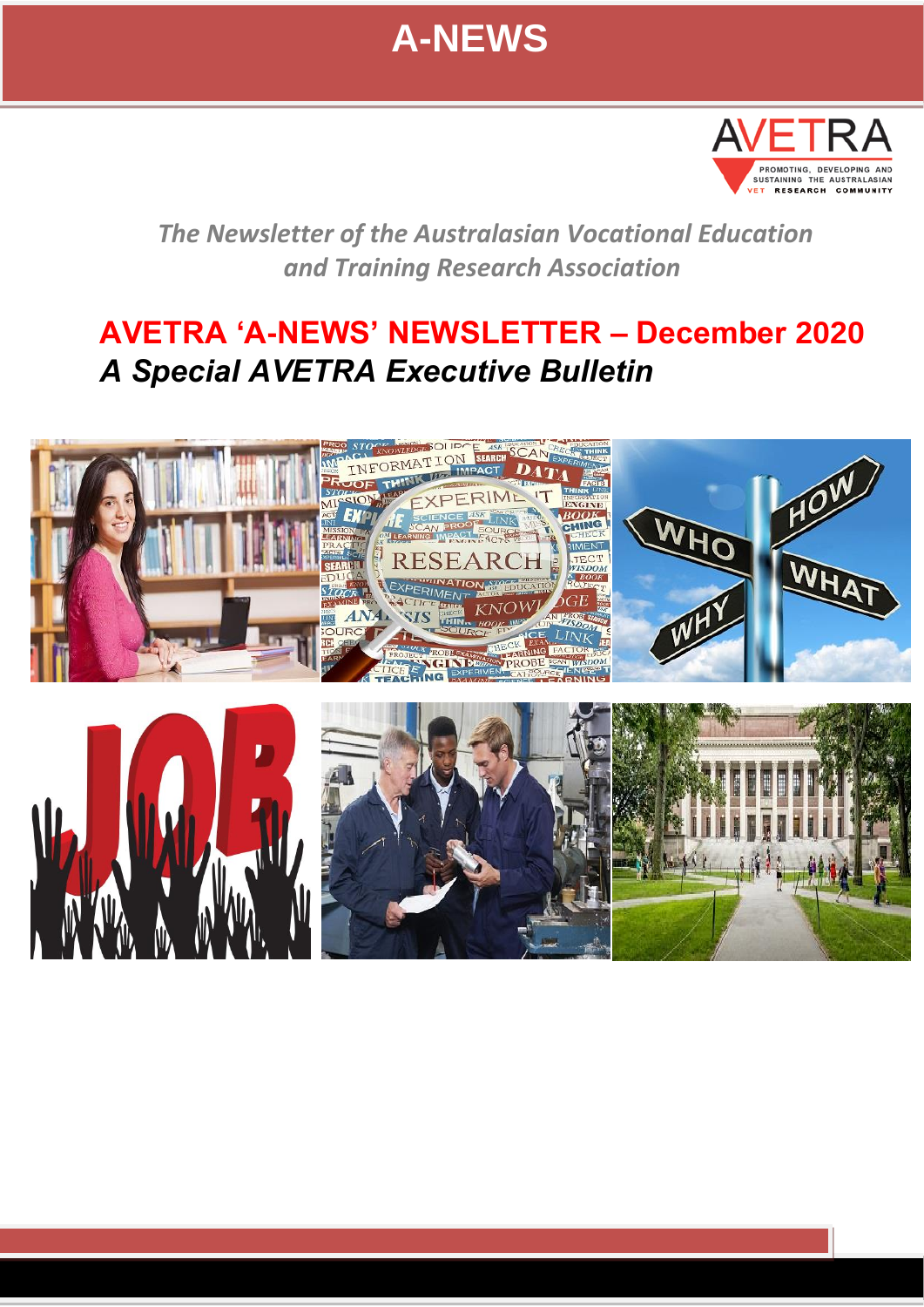### **From the President**



In this momentous year, AVETRA has been as challenged and transformed like countless other associations, organisations and institutions in Australia and around the world. A good question in this context is what these challenges and responses reveal. I confidently declare that AVETRA has emerged stronger and better from it all. But it is what this transformation reveals that is really worth celebrating. In any normal year – if there ever was such a thing – AVETRA finds a determined band of members and a group of executive volunteers from among them toiling to promote inquiry, understanding and appreciation of a field that is in constant need of independent eyes and minds. But in 2020 the association has revealed something else as well. It has demonstrated vast funds of goodwill – of members, the executive, the VET field more broadly – combined with ingenuity and resourcefulness, confirming the resilience of the core values of the association to question and share means and discoveries. The transformations demanded by the year have found in AVETRA a most capable voice for a sector sorely tested by the times.

There have been changes to AVETRA of a more prosaic kind as well. Prosaic, but no less significant, for it is the day-to-day work that puts the association in the strong position to respond as it has. The executive has been refreshed. Long-serving pillars of the executive have moved on, people like Kevin Heys and Erica Smith, leaving strength and stability for a legacy. We have new executive members and existing members in new roles to lead the association and chart a course through these challenging times. Our annual conference had to be postponed after so much work had gone into developing it. But the association was undaunted, finding new ways to reach out and continue its vital work in the sector. The contributions to this special edition of A-News detail some of these initiatives, initiatives like the VET researcher development webinars, the invigoration of OctoberVET, and the Research Today publication striking out in a new direction. AVETRA's academic journal, the International Journal of Training Research, is now under new leadership with Sarojni Choy and Selena Chan stepping into the roles so brilliantly developed by Roger Harris and Berwyn Clayton over many years. And even at this late stage of a long year there is another change to announce. Our new Treasurer, Damian Oliver, compelled to stand down due to requirements of high-level public service work, has had to be replaced in short order. I am pleased to share with you that Craig Robertson has volunteered to step into the Treasurer's role. Craig brings a wealth of experience to the role and to the association's executive.

So, as the year draws to a close, AVETRA's executive is whole and complete and ready to take on 2021. Going back to the vexed issue of the 2020 conference postponement, you will be aware that the conference will be fully online in 2021, running from April 19 to 23. The conference title, Recover, Rethink and Rebuild: All Eyes on VET reflects a conviction that vocational education will be a key engine of recovery for Australasian societies and economies. Regardless of vaccine development and role out and containment measures, the first part of 2021 is too uncertain to attempt anything other than a virtual event. But in true AVETRA style, we are taking these constraints as a prompt for innovation and improvement. The 2021 conference will be bigger than ever, with scope to bring you some of the most insightful speakers from the field and more members than ever will be able to participate. The executive is still putting the finishing touches to the organisation, including the important matter of what online platform and hosting arrangements will best facilitate our ambitions. However, we will be annnouncing a call for abstracts early in the new year. All those who were to present during the 2020 conference are guaranteed a place in the new program if they wish. But we will be open to new contributions as well. Given that VET has been so tested in 2020 it is likely that there will be a stream of new insights and questions that can find expression in the conference. We are very much looking forward to AVETRA's next conference. It will be our first communication in the new year to share with you guidelines for writing and submitting abstracts and papers. I hope you enjoy catching up with the unprecedented work of the association in this special edition of A-News, and on behalf of the AVETRA executive wish you a joyous festive season and a bright new year.

Steven Hodge

*Steven Hodge President, AVETRA*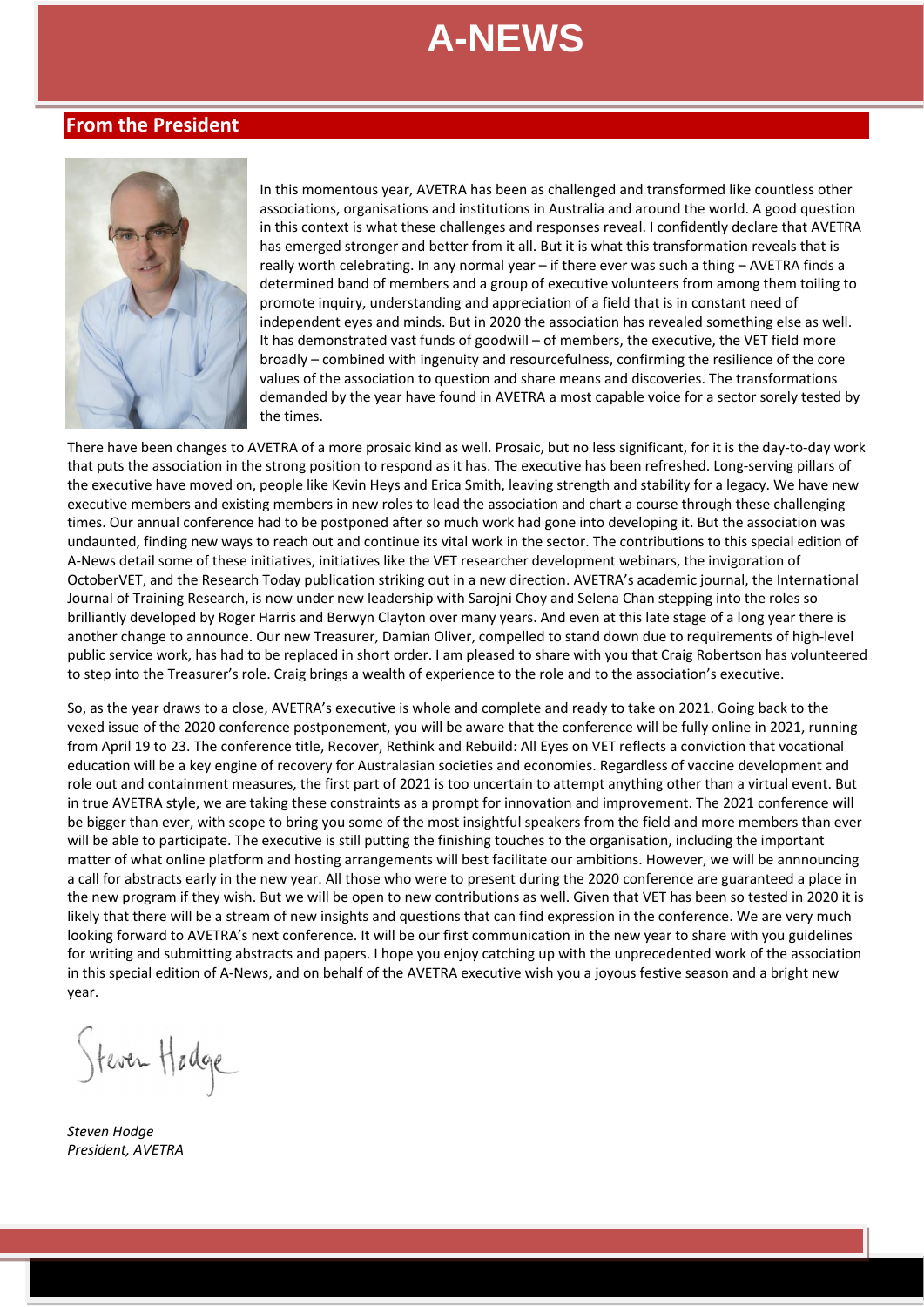

## **AVETRA Committee Updates**

Our AVETRA Executive has met regularly on a virtual basis all year - on a monthly basis until the commencement of the sub-committees in August when they moved to bi-monthly. Officers met informally on the intervening month to keep in touch with events. **es**

In 2020, AVETRA Executive developed Sub Committees to amplify the impact of the executive. Each subcommittee has a convener from the Executive and has Executive members and other AVETRA members who have a particular interest. These arrangements will be reviewed in 2021 but currently the sub-committees are:

#### **Events Sub Committee** *Convener - Teressa Schmidt*

The Events Sub-Committee has overseen a very successful first digital October VET, including an email campaign. All recorded events are available on the AVETRA website https://www.avetra.org.au/pages/ octobervet-.html. They have been overseeing the plans for the 2021 Online AVETRA conference announced earlier this month: **Recover, Rethink and Rebuild: All Eyes on VET** which will be held 19-23 April 2021

#### **Finance and Membership Sub-Committee** *Convener - Llandis Barratt-Pugh*

It has been a very active time with three virtual meetings already and significant progress. Our membership drive, on the back of some very engaging webinar activity, has seen us with more members currently than we had in the past three years. Most importantly, we have gained our first 5 Institutional members, opening up a new and very welcome income stream for the association. Noting the pressure of our COVID world we have introduced the new reduced membership rate for casual employees. A survey has been prepared to gather members views of AVETRA services and direction. A recruitment drive is being made to all RTOs to become institutional members. We have refined the benefits of being an AVETRA member in a virtual working community, especially for networking and self-development. Never before has it been more important than to join and engage with a professional network as our daily social ties are rearranged.

#### **Marketing and Engagement Sub-Committee** *Convener - Jason Skues*

Successes of the sub-committee have included the securing of the AVETRA archives including conference papers, A-News and Research Today on the VOCEDplus database voced.edu.au Lots of discussion about revamping the current AVETRA website and plans are underway for further work in 2021. Work is being led in these meeting developing the AVETRA marketing and engagement strategy.

#### **Research Dissemination Sub-Committee** *Convener - Michele Simons*

The Sub-Committee was delighted to be able to commence work with Professor Sarojni Choy from Griffith University as the new Editor of IJTR. Sarojni will be joined by of Dr Selena Chan as co-editor. Sarojni and Selena are working with the current editors Roger Harris and Berwyn Clayton and with colleagues from Taylor and Francis (the publishers of the journal) to ensure a smooth transition for the new team in 2021.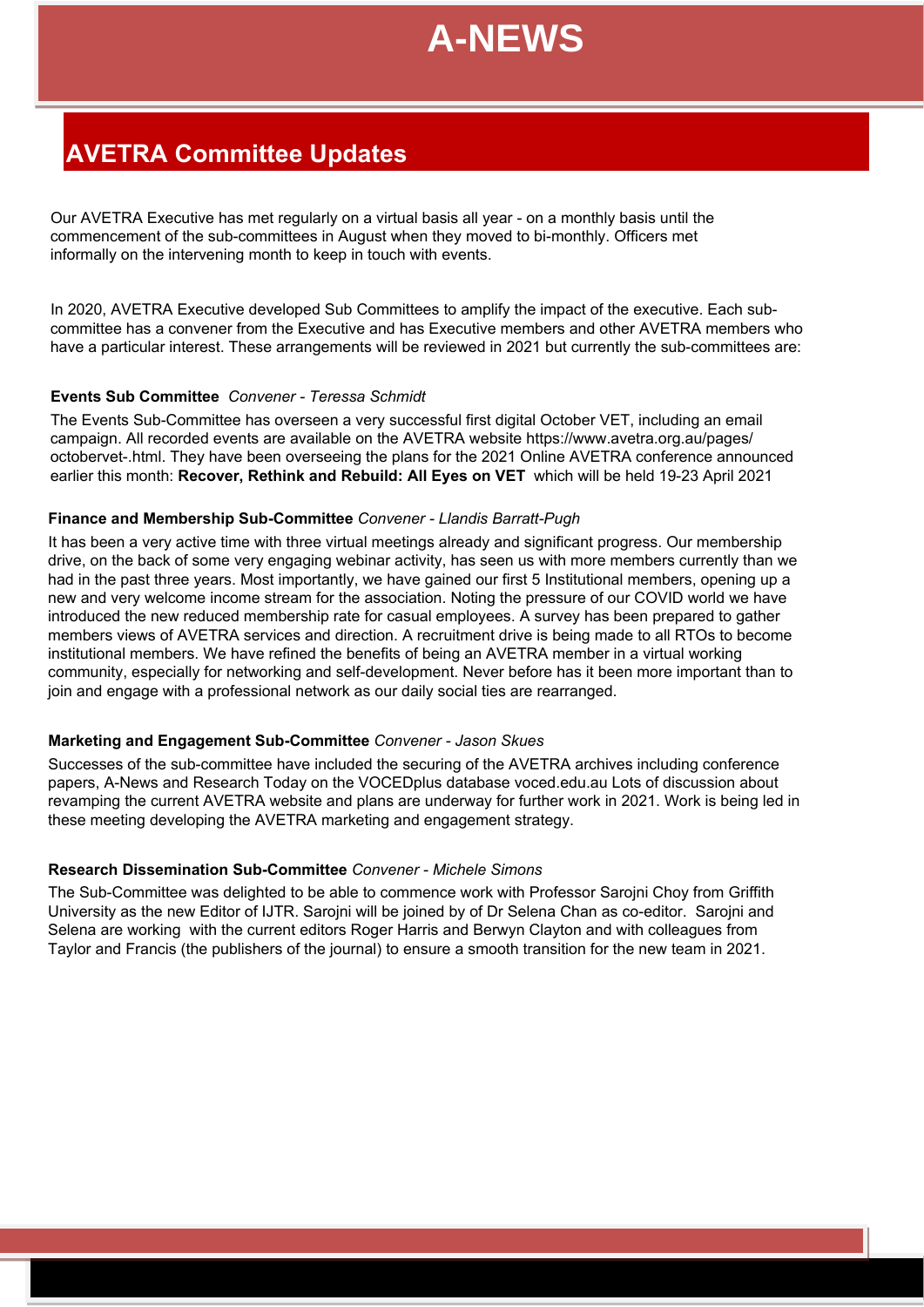**June 2012**

## **Research Today for A-NEWS**



AVETRA's Research Today magazine provides a twice-yearly summary of key issues and initiatives in the national VET research landscape. The October 2020 edition of AVETRA's Research Today showcased a changing format for the magazine. To complement the high level VET research forum of AVETRA's International Journal of Training Research, the new Research Today magazine has a focus on both applied research and VET practitioner–led research activity.

AVETRA recognises that there is a wide range of research activity across the VET sector that may be unrecognised as research or for the value creation it provides to business, industry, community and the VET sector itself. Research Today aims to showcase this exciting body of work, and propel and support new-career researchers in their pursuit of knowledge and skills creation and – importantly – application. The October 2020 edition of Research Today can be accessed here:

#### *https://avetra.org.au/data/Research\_Today\_Oct\_2020.pdf*

Ahead of the next call for papers (for the May 2021 edition), AVETRA encourages all applied and practitioner researchers who might consider a safe forum to showcase their research, to contact the Research Today editor Andrew Williamson at andrew.williamson@holmesglen.edu.au

**Please, please: if you think that your inquiry project might be of interest to others in the sector, get in touch and let's discuss!**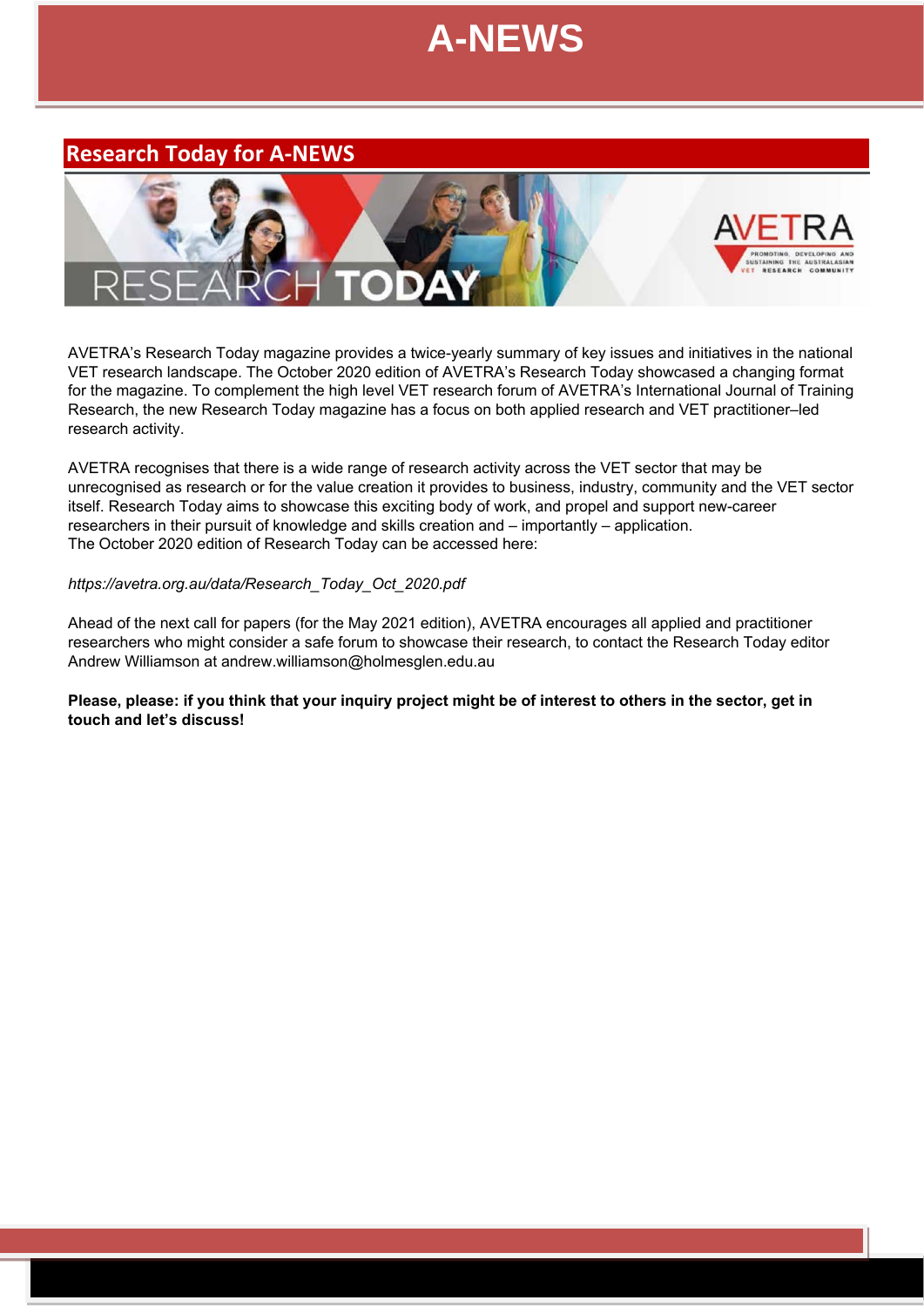## **AVETRA Researcher Series 2020 June 2012**

As Australia's peak national VET research association, AVETRA plays an important role in connecting early career and emerging VET researchers with peers and mentors. In 2020, they were excited to announce a new webinar series, aimed at connecting our membership from across Australia and providing an opportunity for engaging with key VET issues and researcher capability development. There have been fantastic connections made in these well attended webinars and a real sense of collegiality fostered. We are hoping to continue the series, in intensive mode at the 2021 conference and in the future and welcome any feedback or suggestions.

### **Researcher development**

This webinar series focuses on building researcher capacity and offers an opportunity for early career, emerging and practitioner researchers to strengthen their understanding of the research process. For participants with a research idea in mind, the series offers an opportunity to grow a small-scale r[esearc](https://www.youtube.com/watch?v=O61armqlELQ&t=4s)h project from conception through to dissemination, through each stage of the research cycle.

### **Researcher Development Series:**

*Webinar 1-The role of research for VET practice and policy*

*[Webinar 2-Getting started with your VET research idea](https://www.youtube.com/watch?v=jQQn16s716U)*

*Webinar 3-Designing a question for your VET resear[ch](https://www.youtube.com/watch?v=qI9Uryqsa2o&t=1376s)*

*Webinar 4-Thinking about your research contexts*

*Webinar 5-Collecting and analysing empirical data for your VET research*

*Webinar 6-Accessing and using secondary and public data*

*Webinar 7-Understanding the ethics of doing research with humans*

*Webinar 8-Sharing your VET research: writing for different audiences*

The structure of this webinar series enabled participants to:

- Reflect on their individual development needs using the Researcher Development Framework;
- Hear from some VET experts on how their approaches to research;
- See a modelled process for formulating stages of research and interact with peers during a breakout room activity; and
- Learn about where to access literature and research reading resources.

### **We plan to run the Researcher Development series as an intensive each day of the AVETRA 2021 online conference!**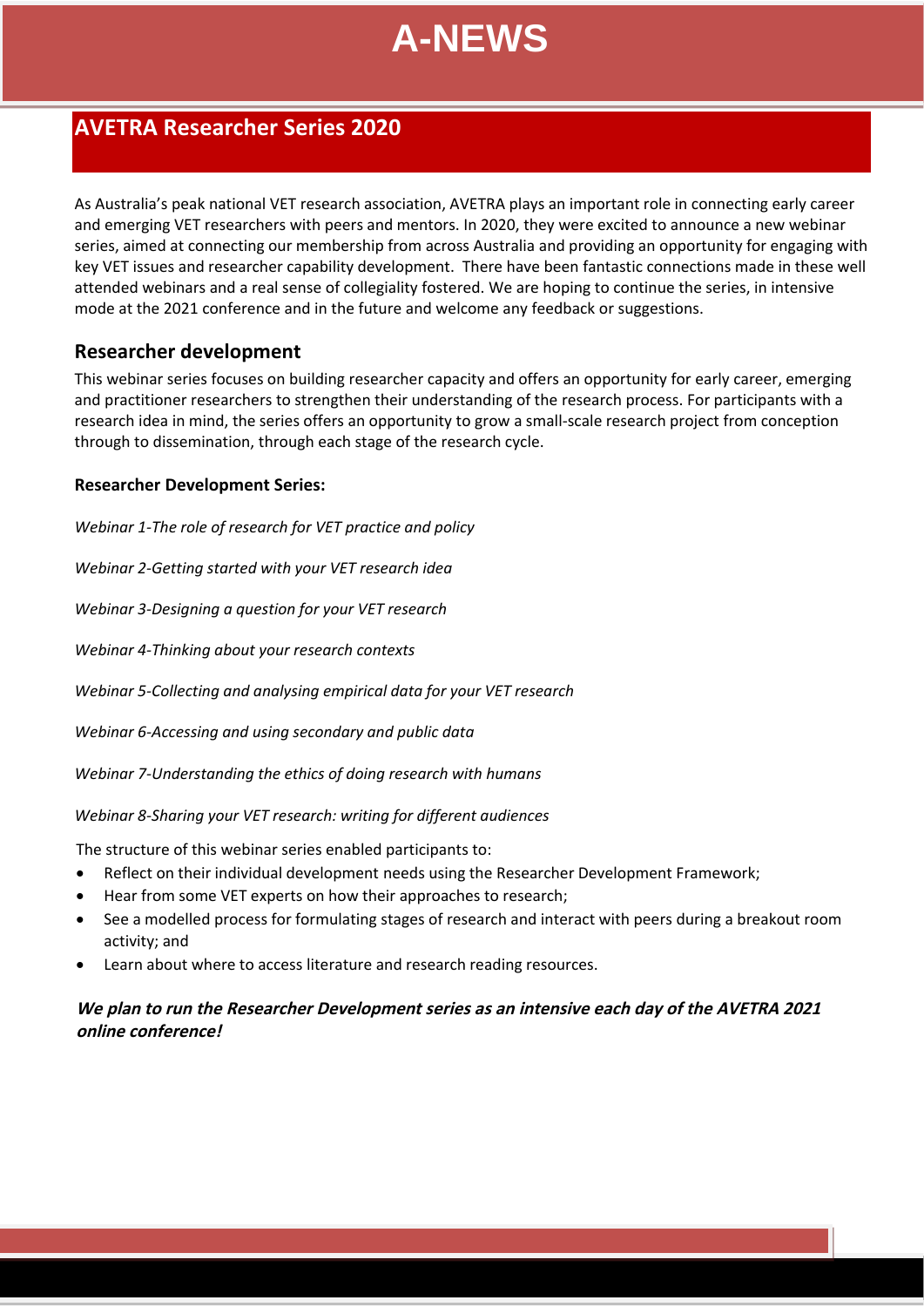

## **Resources for your research**



Don't forget that the VOCEDplus data base can is a useful resource when you are starting up new research projects or literature reviews. It can be accessed at: http:[//www.voced.edu.au](http://www.voced.edu.au/)

The VOCEDplus Pod Network allows instant access to research and a multitude of resources in a convenient and efficient platform. htt[p://www.voced.edu.au/pod](http://www.voced.edu.au/pod-network)netw[ork](http://www.voced.edu.au/pod-network)

Link to the whole list of podlets:<http://www.voced.edu.au/podlets>

Link to the feedback form:<http://www.voced.edu.au/content/contact>

NCVER has developed another product to help you with your research work. This is the VET Knowledge Bank. Click here to start<http://www.voced.edu.au/vet-knowledge-bank>

## **A focus on Special Collections**

The VOCEDplus [Special collections](https://www.voced.edu.au/special-collections) are compiled by the VOCEDplus team to allow users to quickly browse sets of records within collections. A review of the structure and content of the Special collections has been undertaken, merging them into six thematic groups: Key research and policy by region; Program based collections; Organisation based collections; VET/Higher Education pathways; Thesis collection; and Key conferences.



## **New Titles in VOCEDplus**

Browse all recent additions to the VOCEDplus database from the [New Titles page.](https://www.voced.edu.au/newItemsAdded)

If you would like to know more about any Vocedplus services you can contact the team a[t](mailto:voced@edu.au)

voced@edu.au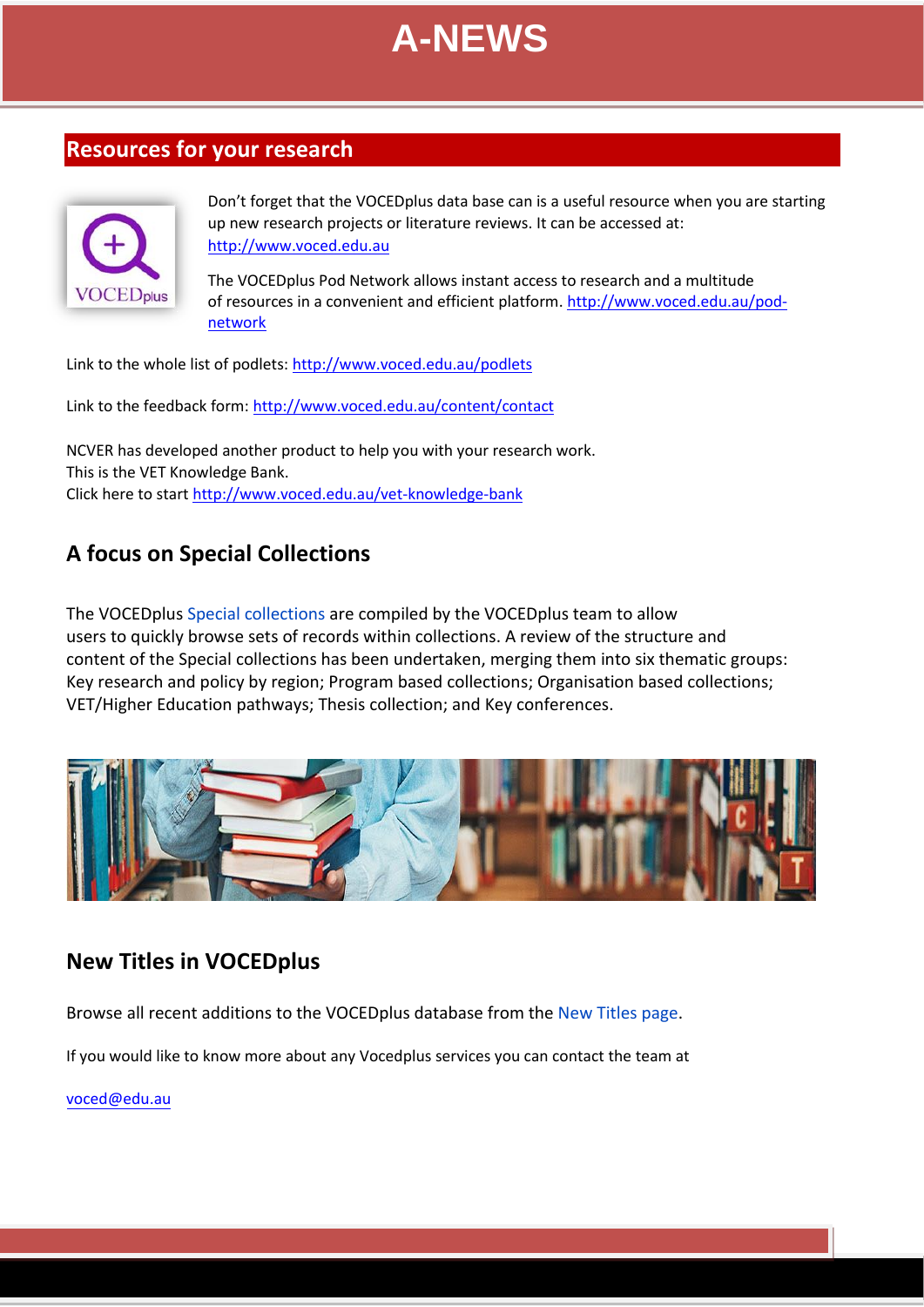## **Reflections from Robin Shreeve**



*Robin is pictured speaking at the AVETRA inaugural VET Practitioner Research conference on 26/27 April 2018 in Melbourne in pre-COVID days.*

#### **Covid 19 and VET**

The impact of CV 19 has been enormous. In Vocational Education and Training (VET) it seems to have super charged moves to online learning including many more virtual and augmented reality training resources. It also seems to have encouraged further the growth of micro-credentials and other short courses. Providers and learners have benefitted from increased government investment which will bring many more enrolments. VET teachers have responded by quickly adapting to new challenges. But is enough being done at the national, state, and local levels to support them? – I would suggest all these excellent new learning materials still need learner guidance from expert teachers. Is this disruption also an opportunity to renew the VET teacher workforce by bringing in some new teachers with contemporary industry experience as well as upskilling VET's existing workforce with both additional industry and educational expertise?

#### **A bit of controversy**

The background of leaders of education and training systems, how much does it matter? University Vice Chancellors are nearly always academics. School systems tend to be run by ex-principals and teachers. Yet VET systems and institutions are often but not always run by "generalist" executives who have little direct experience in VET teaching and learning. Does this matter? Are outside perspectives good or does it mean these executives tend to concentrate on issues like business development, management systems and marketing rather than teaching and learning? Why do VET systems go outside the sector more often? Is there a dearth of talent or has the casualisation of the VET teaching workforce meant fewer people get promoted internally? Is it a function of late entry into VET teaching because of the need for VET teachers to be "dual professionals"? I was a reasonably senior VET manager so I could said to be self-interested, but I would be interested in any research or views on this topic.

*These posts were originally posted on Linked In for response and we invite your views in reply, so please write or post on Linked In on Robin Shreeve's posts or submit a response to lizzie.knight@vu.edu.au for possible inclusion in the next A-News issue.*